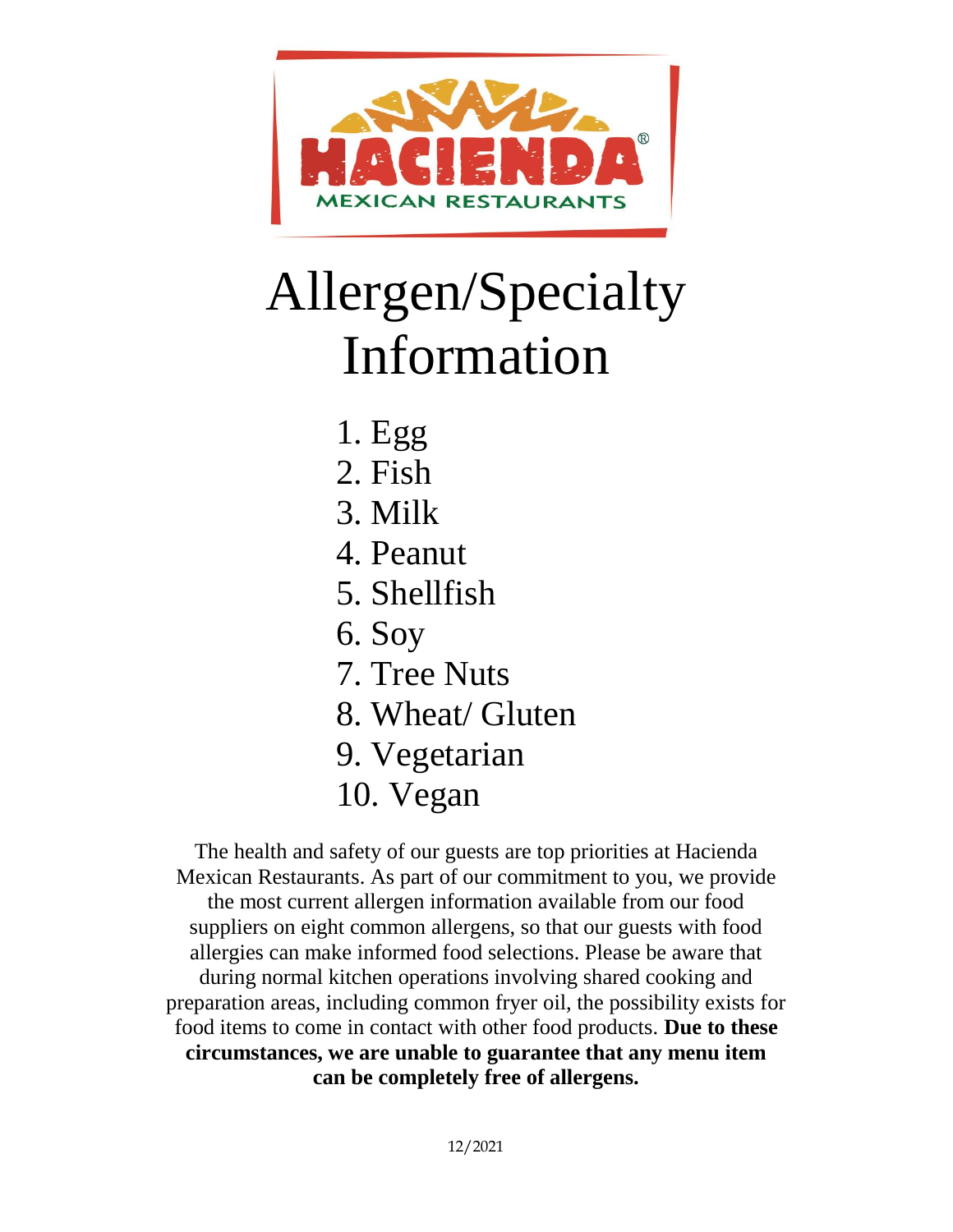## *Suggested Menu Options for EGG Allergies*

## *Shareables, Soups and Dips*

Chips, Salsa, Guacamole, Nachos Fiesta, Jalapeno Poppers w/o ranch, Mozzarella Sticks, Fri-Yi-Yi  $w$ /o ranch, Boneless or Bone-in wings  $w/$ o Ranch or Bleu Cheese, Chili con Queso, White Cheese and Bean Dip, Cheese Soup, White Chili

#### *Salads*

Fajita Salad: Chicken, Steak or Shrimp, Dinner Salad, Taco Salad: all listed  $w/o$  shell, ground beef, shredded beef, chicken, pork

> *Salad Dressings*  Red French, Raspberry Vinaigrette, Italian

#### *Burritos and Fajitas*

Wet burritos: ground beef, shredded beef, chicken, pork, black bean, Fresh Burrito Bowl, Burrito Blanco, Fajitas: chicken, steak, shrimp, garlic mushroom

*Sauces* 

Enchilada, Wood Roasted Salsa, Red Salsa, Green Salsa, Chunky Salsa, Seafood

## *Specialties*

Chic on the Beach

*Combos* 

Taste of Hacienda: ground beef, shredded beef, chicken, pork  $w/o$  ranch, Original Burrito Combo

*Tacos* 

Original Taco, Three Fresh Tacos: steak, chicken, pork, Make your own tacos, Food Truck Tacos w/o Avocado Ranch, Shrimp Tacos w/o spicy mayo

### *Sandwiches*

Wrap  $w/o$  ranch inside, Mesquite Chicken  $w/o$  honey mustard sauce and bun, Cheeseburger  $w/o$  bun

#### *Quesadillas*

Grande w/o SW ranch dressing: steak or chicken, Grilled steak or chicken, Cheese, Spinach and Chicken, De la Casa

> *Chimichangas*  Ground beef, shredded beef, chicken, pork, seafood, black bean

*Tweeners and Little Juans*  Cheeseburger, Chicken Strips, Mac 'n Cheese, Quesadilla, Taco, Hot Dog, Chicken Tenders

> *Desserts*  Carmelo Cream Straws, Fried Ice Cream

> > *Extras*

Mexican rice, Lime cilantro rice, Refried beans, Black beans, Garlic mushrooms, Sour cream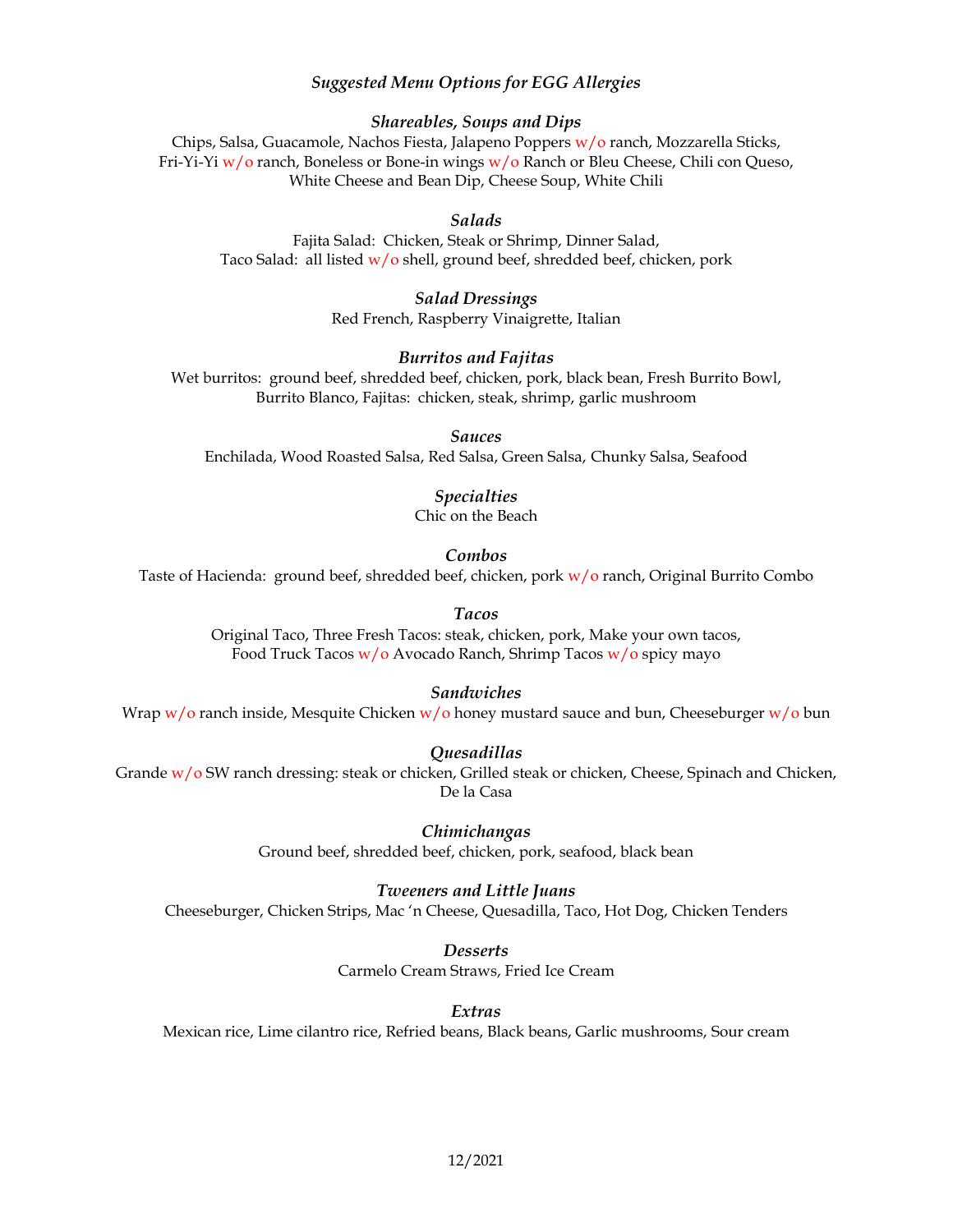## *Suggested Menu Options for FISH Allergies*

*Shareables, Soups and Dips*  Chips, Salsa, Guacamole, Nachos Fiesta, Pizza, Chili con Queso, White Cheese and Bean Dip, Cheese Soup, White Chili

## *Salads*

Fajita Salad: Chicken, Steak or Shrimp, Dinner Salad, Taco Salad: ground or shredded beef, chicken, pork

## *Salad Dressings*

Ranch, Southwestern Ranch, Avocado Ranch, Lite Ranch, Red French, Honey Mustard, Raspberry Vinaigrette, Blue Cheese, Italian

## *Burritos and Fajitas*

Wet burritos: ground beef, shredded beef, chicken, pork, black bean, Fresh Burrito Bowl, Burrito Blanco, Fajitas: chicken, steak, shrimp, garlic mushroom

*Sauces*  Enchilada, Wood Roasted Salsa, Red Salsa, Green Salsa, Chunky Salsa, Baja Lime

## *Specialties*

Chic on the Beach

#### *Combos*

Taste of Hacienda: ground beef, shredded beef, chicken, pork, Original Burrito Combo

## *Tacos*

Original Taco, Three Fresh Tacos: steak, chicken, pork, Food Truck Tacos, Make your own tacos, Shrimp Tacos

# *Sandwiches*

Hacienda Wrap, Mesquite Chicken, Cheeseburger

#### *Quesadillas*

Grande: steak or chicken, Grilled steak or chicken, Cheese, Spinach and Chicken, De la Casa

*Chimichangas*  Ground beef, shredded beef, chicken, pork, black bean

*Tweeners and Little Juans*  Cheeseburger, Mac 'n Cheese, Quesadilla, Taco, Hot Dog

*Desserts*  Birthday Cake, Chocolate Mountain Mudslide

*Extras*  Mexican rice, Lime cilantro rice, Refried beans, Black beans, Garlic mushrooms, Sour cream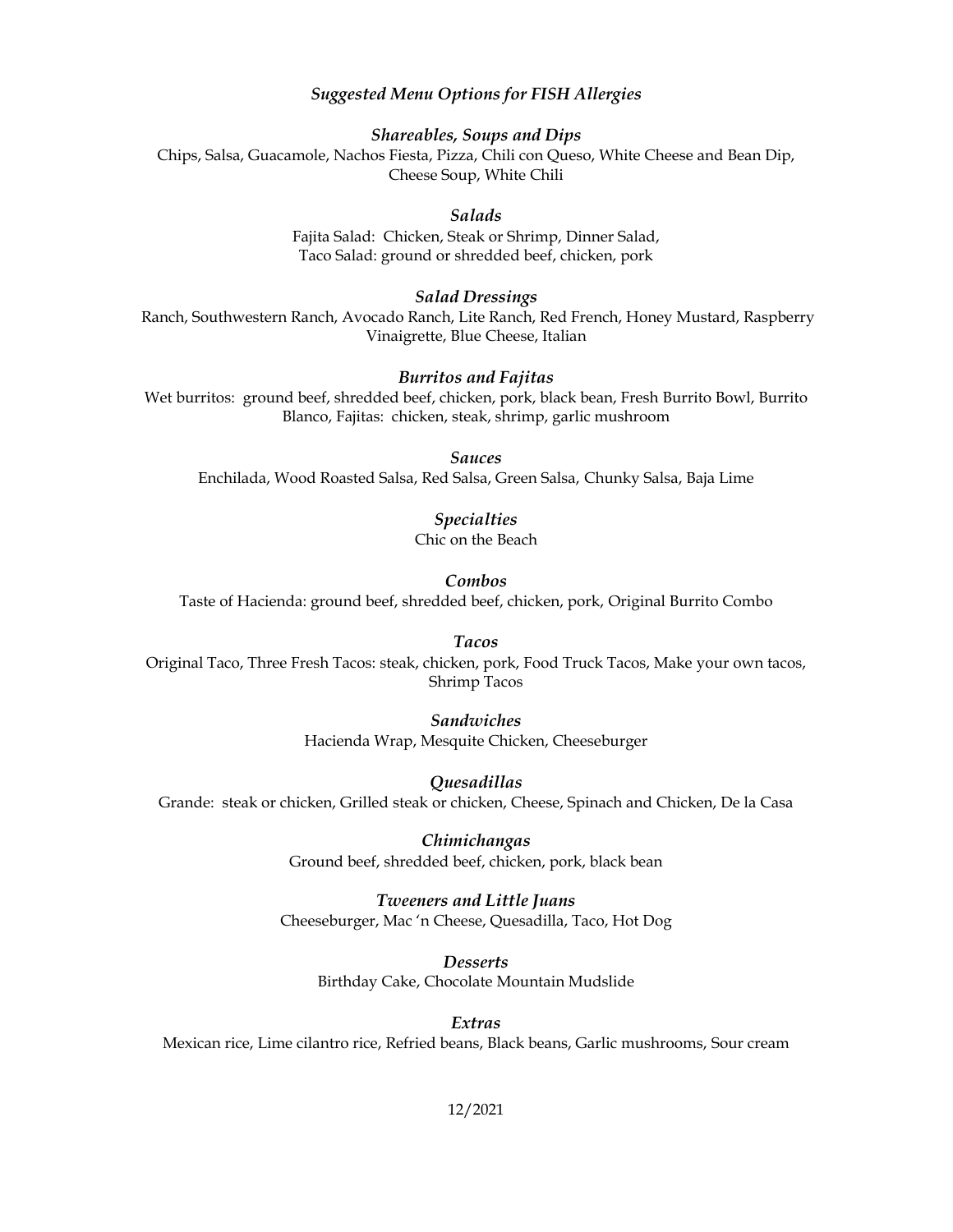## *Suggested Menu Options for MILK Allergies*

*Shareables, Soups and Dips* 

Chips, Salsa, Guacamole, Nachos Fiesta  $w$ /o cheese and sour cream, Fri-Yi-Yi  $w$ /o cheese and ranch, White Chili  $w/o$  sour cream

## *Salads*

Fajita Salad: Chicken or Shrimp, Dinner Salad w/o cheese, Taco Salad: ground beef, shredded beef, chicken, pork, seafood all w/o cheese

## *Salad Dressings*

Red French, Honey Mustard, Raspberry Vinaigrette

#### *Burritos and Fajitas*

All listed  $w/o$  cheese and enchilada sauce: Wet burritos: ground beef, shredded beef, chicken, pork, Fresh Burrito Bowl w/o cheese,

Fajitas: steak, chicken, shrimp all  $w/o$  sour cream and Mexican rice

#### *Sauces*

Wood Roasted Salsa, Red Salsa, Green Salsa, Chunky Salsa, Baja Lime

## *Specialties*

#### *Combos*

All listed w/o cheese and Mexican rice: Taste of Hacienda: ground beef, shredded beef, chicken, pork, Seafood A La Hacienda, Original Burrito Combo

#### *Tacos*

*A*ll listed w/o cheese and Mexican rice: Original Taco, Shrimp Tacos, Food Truck Tacos w/o Avocado Ranch, Make your own tacos, Three Fresh Tacos: steak, chicken, pork  $w/o$  sour cream sauce,

## *Sandwiches*

All listed  $w/o$  cheese and French fries: Wrap  $w/o$  ranch dressing and Mexican rice, Mesquite Chicken  $w/0$  bun, Burger  $w/0$  bun

## *Quesadillas*

All listed w/o cheese: Grande: steak or chicken w/o SW ranch dressing, Grilled Chicken, Grilled STeak Spinach and Chicken, De la Casa

## *Chimichangas*

All listed  $w/o$  cheese and Mexican rice: Ground beef, shredded beef, chicken, pork, seafood, black bean

## *Tweeners and Little Juans*  All listed  $w/o$  cheese and French fries: Cheeseburger, Taco, Hot Dog

## *Desserts*

#### *Extras*

Lime cilantro rice, Refried beans  $w/o$  cheese, Black beans, Waffle fries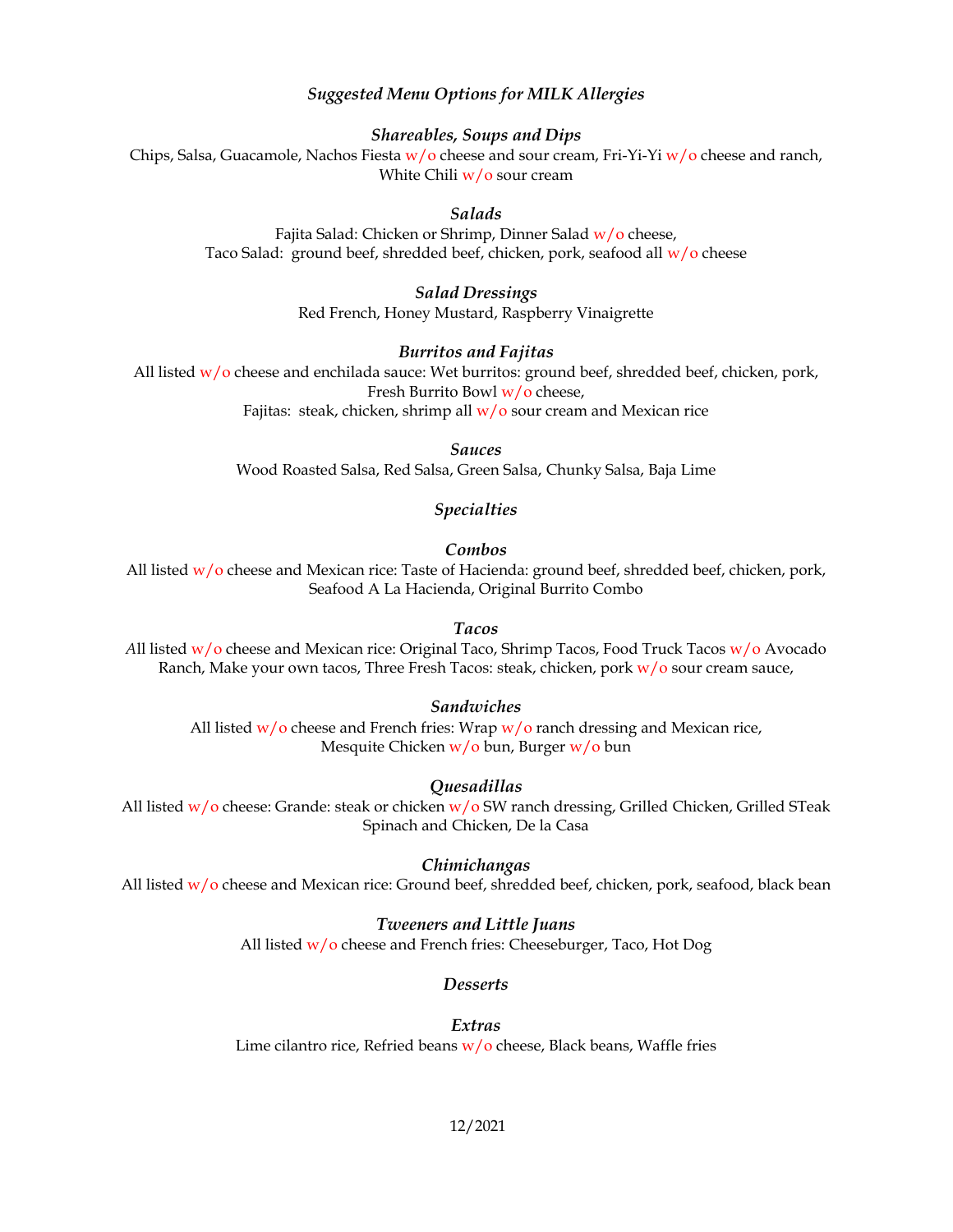## *Suggested Menu Options for PEANUT Allergies*

#### *Shareables, Soups and Dips*

Chips, Salsa, Guacamole, Nachos Fiesta, Jalapeno Poppers, Mozzarella Sticks, Flautas, Fri-Yi-Yi, Boneless or Bone-in wings, Chili Con Queso, White Cheese and Bean Dip, Cheese Soup, White Chili

## *Salads*

*F*ajita Salad: Chicken, Steak or Shrimp, Dinner Salad, Taco Salad: ground beef, shredded beef, chicken, pork, seafood

#### *Salad Dressings*

Ranch, Southwestern Ranch, Avocado Ranch, Lite Ranch, Red French, Honey Mustard, Raspberry Vinaigrette, Blue Cheese, Italian

#### *Burritos and Fajitas*

Wet burritos: ground beef, shredded beef, chicken, pork, black bean, Fresh Burrito Bowl, Burrito Blanco, Fajitas: chicken, steak, shrimp, garlic mushroom

### *Sauces*

Enchilada, Wood Roasted Salsa, Red Salsa, Green Salsa, Chunky Salsa, Seafood, Baja Lime

# *Specialties*

Chic on the Beach

## *Combos*

Taste of Hacienda: ground beef, shredded beef, chicken, pork, Seafood A La Hacienda, Original Burrito Combo

*Tacos* Grouper Tacos, Original Tacos, Three Fresh Tacos: steak, chicken, pork, Food Truck Tacos, Make your own tacos, Shrimp Tacos

> *Sandwiches*  Hacienda Wrap, Mesquite Chicken, Cheeseburger

*Quesadillas*  Grande: steak or chicken, Grilled steak or chicken, Cheese, Spinach and Chicken, De la Casa

> *Chimichangas*  Ground beef, shredded beef, chicken, pork, seafood, black bean

#### *Tweeners and Little Juans*

Cheeseburger, Chicken Strips, Mac 'n Cheese, Quesadilla, Taco, Hot Dog, Chicken Tenders,

*Desserts*  Carmelo Cream Straws, Fried Ice Cream, Churros

# *Extras*

Mexican rice, Lime cilantro rice, Refried beans, Black beans, French Fries, Garlic mushrooms, Sour cream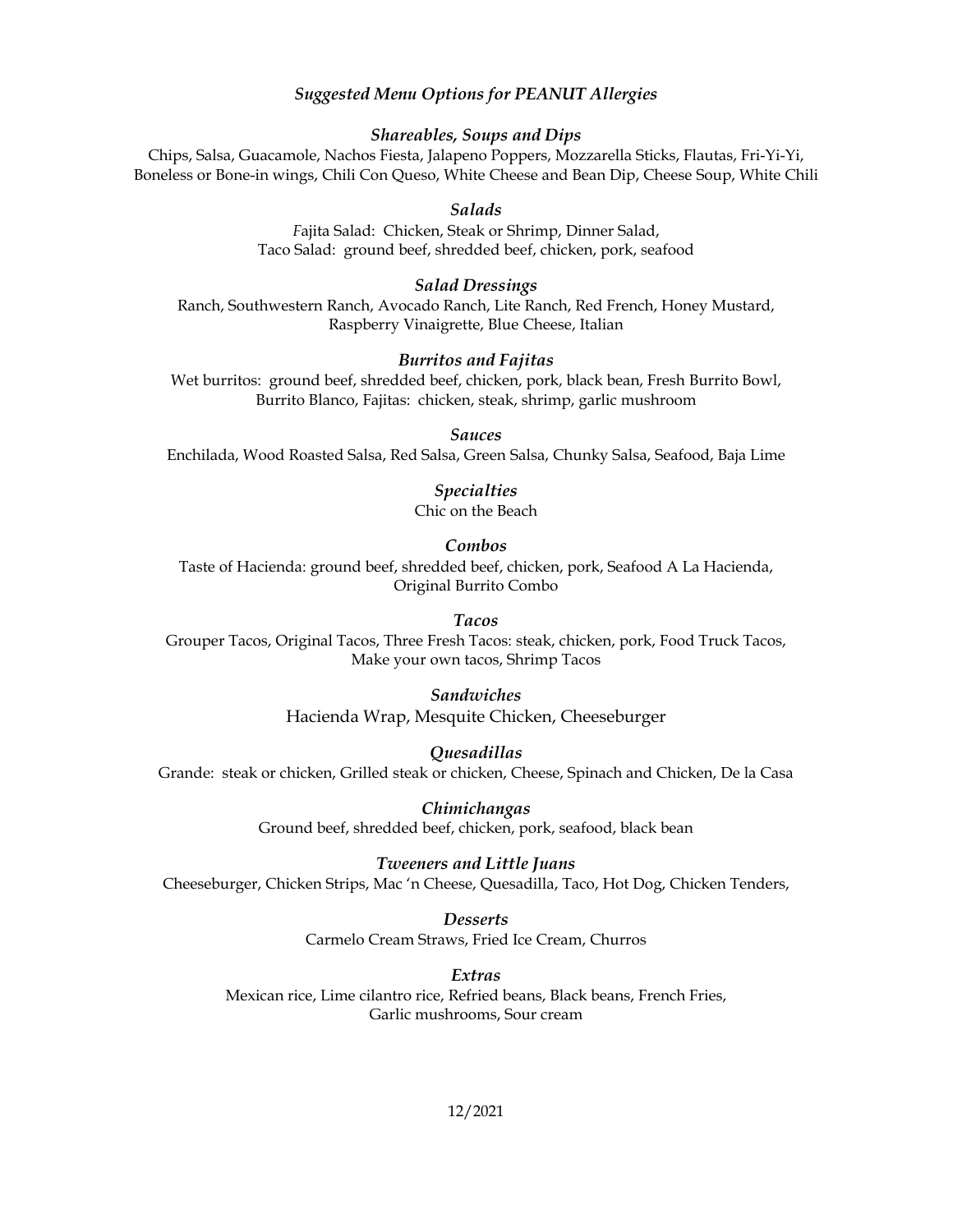## *Suggested Menu Options for SHELLFISH Allergies*

#### *Shareables, Soups and Dips*

Chips, Salsa, Guacamole, Nachos Fiesta, Jalapeno Poppers, Mozzarella Sticks, Flautas, Fri-Yi-Yi, Boneless or Bone-in Wings, Chili con Queso, White Cheese and Bean Dip, Cheese Soup, White Chili

#### *Salads*

Fajita Salad: Chicken or Steak, Dinner Salad, Taco Salad: ground beef, shredded beef, chicken, pork

#### *Salad Dressings*

Ranch, Southwestern Ranch, Avocado Ranch, Lite Ranch, Red French, Honey Mustard, Raspberry Vinaigrette, Blue Cheese, Italian

#### *Burritos and Fajitas*

Wet burritos: ground beef, shredded beef, chicken, pork, black bean, Fresh Burrito Bowl, Burrito Blanco, Fajitas: chicken, steak, garlic mushroom

*Sauces* 

Enchilada, Wood Roasted Salsa, Red Salsa, Green Salsa, Chunky Salsa, Baja Lime

## *Specialties*

Chic on the Beach

#### *Combos*

Taste of Hacienda: ground beef, shredded beef, chicken, pork, Original Burrito Combo

*Tacos* 

Grouper Tacos, Original Taco, Three Fresh Tacos: steak, chicken, pork, Food Truck Tacos, Make your own tacos

> *Sandwiches*  Hacienda Wrap, Mesquite Chicken, Cheeseburger

*Quesadillas*  Grande: steak or chicken, Grilled steak or chicken, Cheese, Spinach and Chicken, De la Casa

> *Chimichangas*  Ground beef, shredded beef, chicken, pork, black bean

## *Tweeners and Little Juans*  Cheeseburger, Chicken Strips, Mac 'n Cheese, Quesadilla, Taco, Hot Dog, Chicken Tenders

*Desserts* 

Carmelo Cream Straws, Birthday Cake, Fried Ice Cream, Chocolate Mountain Mudslide, Churros

*Extras*  Mexican rice, Lime cilantro rice, Refried beans, Black beans, Garlic mushrooms, Sour cream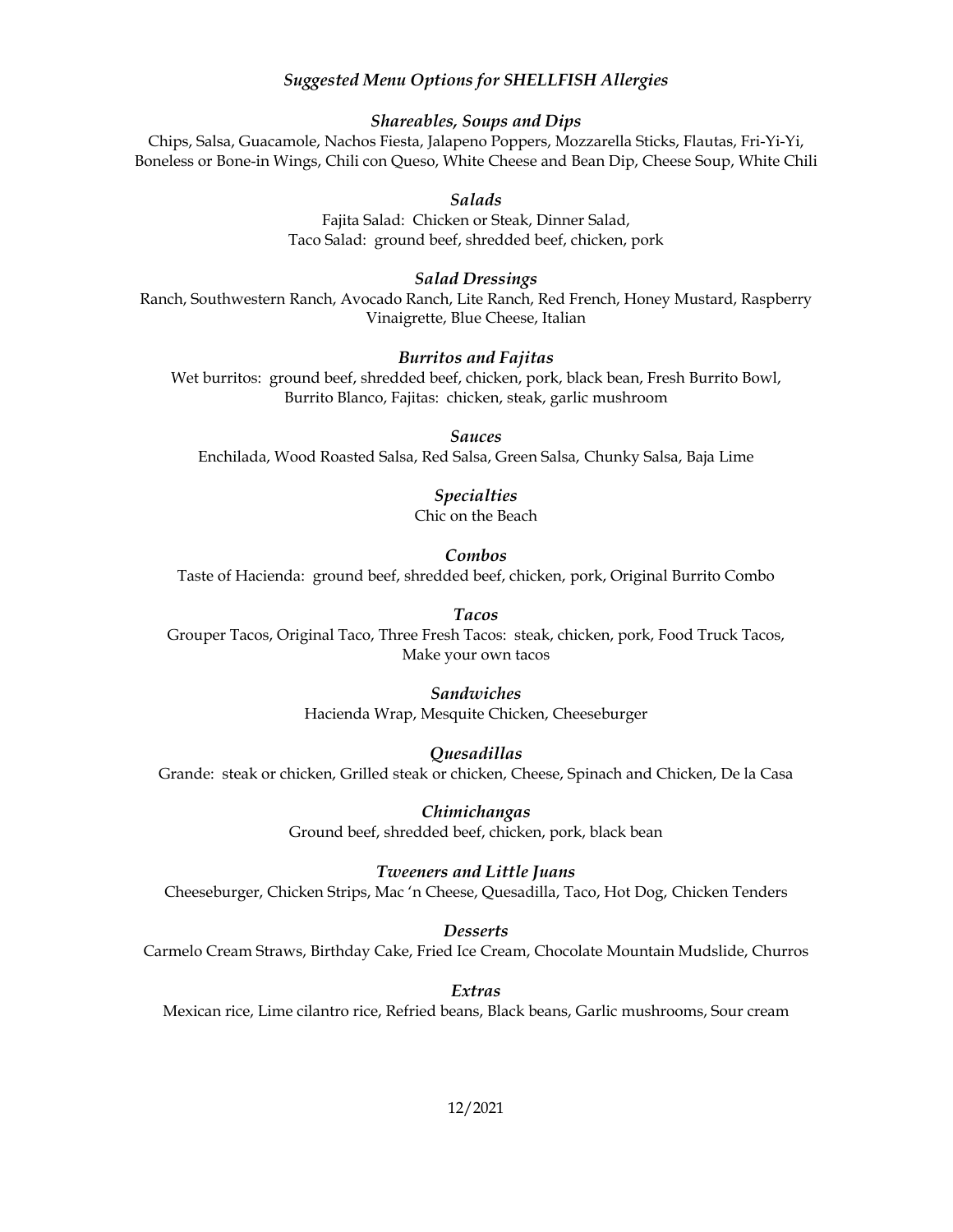## *Suggested Menu Options for SOY Allergies*

*Shareables, Soups and Dips*  Salsa, Guacamole, Chili con Queso, White Cheese Dip w/o refried beans, Cheese Soup

> *Salads*  Dinner Salad w/o croutons, Taco Salad w/o shell: chicken, pork

## *Salad Dressings*  Lite Ranch

*Burritos and Fajitas*  All listed  $w/o$  refried beans and enchilada sauce Wet burritos: chicken, pork, Fajitas: chicken, shrimp, w/o peppers and onions

> *Sauces* Wood Roasted Salsa, Red Salsa, Green Salsa, Chunky Salsa

## *Specialties*

*Combos* Taste of Hacienda: chicken, pork w/o enchilada sauce

*Tacos*  Make your own tacos  $w/o$  ground beef and with flour tortillas instead of fried shells

> *Sandwiches*  Mesquite Chicken w/o bun

*Tweeners and Little Juans*  Hot Dog w/o bun

> *Desserts*  Ice Cream

*Extras*  Sour cream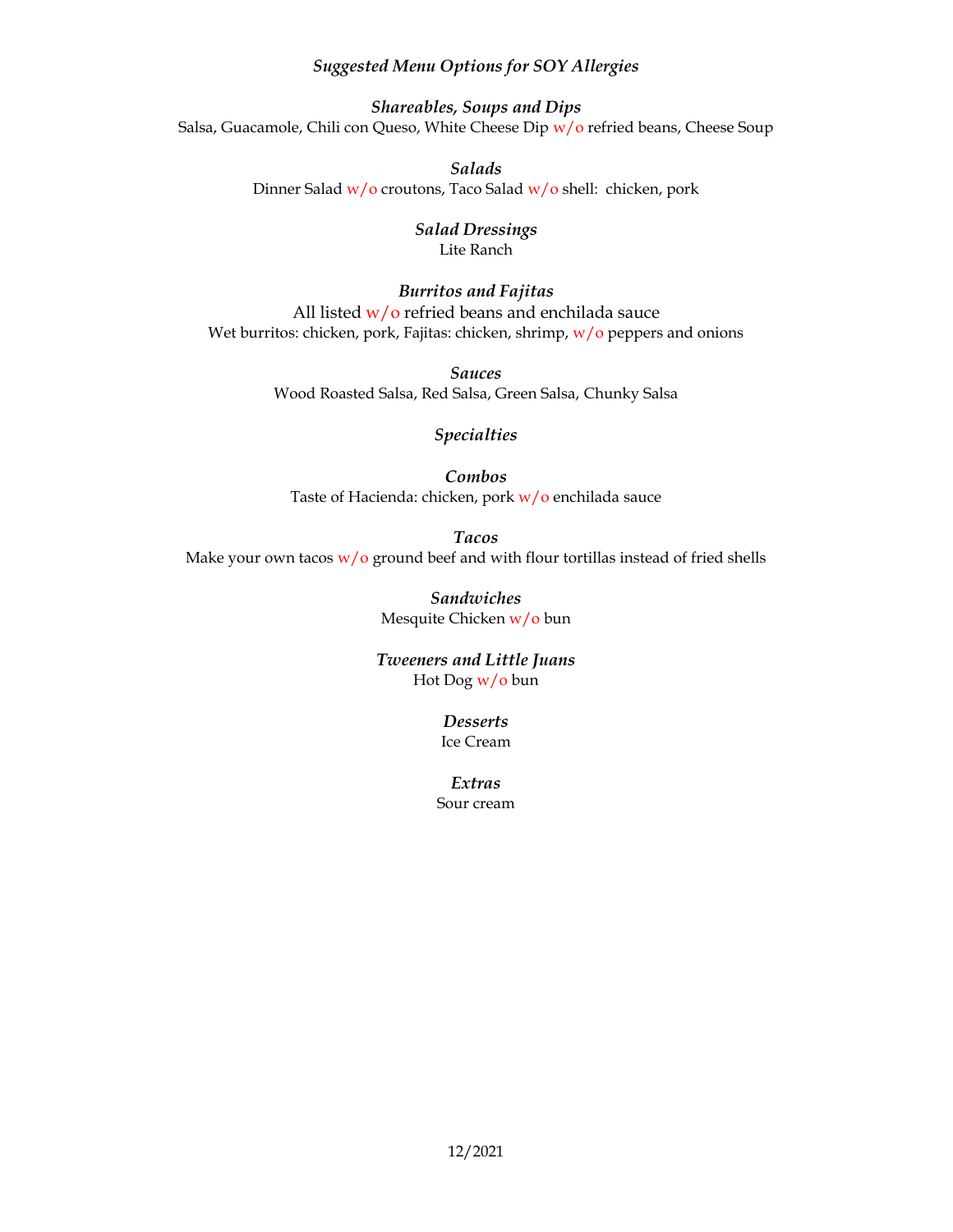## *Suggested Menu Options for TREE NUT Allergies*

#### *Shareables, Soups and Dips*

Chips, Salsa, Guacamole, Nachos Fiesta, Jalapeno Poppers, Mozzarella Sticks, Flautas, Fri-Yi-Yi, Boneless or Bone-in Wings, Chili con Queso, White Cheese and Bean Dip, Cheese Soup, White Chili

#### *Salads*

Fajita Salad: Chicken, Steak or Shrimp, Dinner Salad, Taco Salad: ground beef, shredded beef, chicken, pork, seafood

#### *Salad Dressings*

Ranch, Southwestern Ranch, Avocado Ranch, Lite Ranch, Red French, Honey Mustard, Raspberry Vinaigrette, Blue Cheese, Italian

## *Burritos and Fajitas*

Wet burritos: ground beef, shredded beef, chicken, pork, black bean, Fresh Burrito Bowl, Burrito Blanco, Fajitas: chicken, steak, shrimp, garlic mushroom

*Sauces* 

Enchilada, Wood Roasted Salsa, Red Salsa, Green Salsa, Chunky Salsa, Seafood, Baja Lime

#### *Specialties*

Chic on the Beach

## *Combos*

Taste of Hacienda: ground beef, shredded beef, chicken, pork, Seafood A La Hacienda, Original Burrito Combo

#### *Tacos*

Grouper Tacos, Original Taco, Three Fresh Tacos: steak, chicken, pork, Food Truck Tacos, Make your own tacos, Shrimp Tacos

## *Sandwiches*

Hacienda Wrap, Mesquite Chicken  $w/o$  bun, Cheeseburger  $w/o$  bun

#### *Quesadillas*

Grande: steak or chicken, Grilled steak or chicken, Cheese, Spinach and Chicken, De la Casa

*Chimichangas*  Ground beef, shredded beef, chicken, pork, seafood, black bean

# *Tweeners and Little Juans*

Cheeseburger, Chicken Strips, Mac 'n Cheese, Quesadilla, Taco, Hot Dog

*Desserts*  Carmelo Cream Straws, Fried Ice Cream, Churros

*Extras* 

Mexican rice, Lime cilantro rice, Refried beans, Black beans, Garlic mushrooms, Sour cream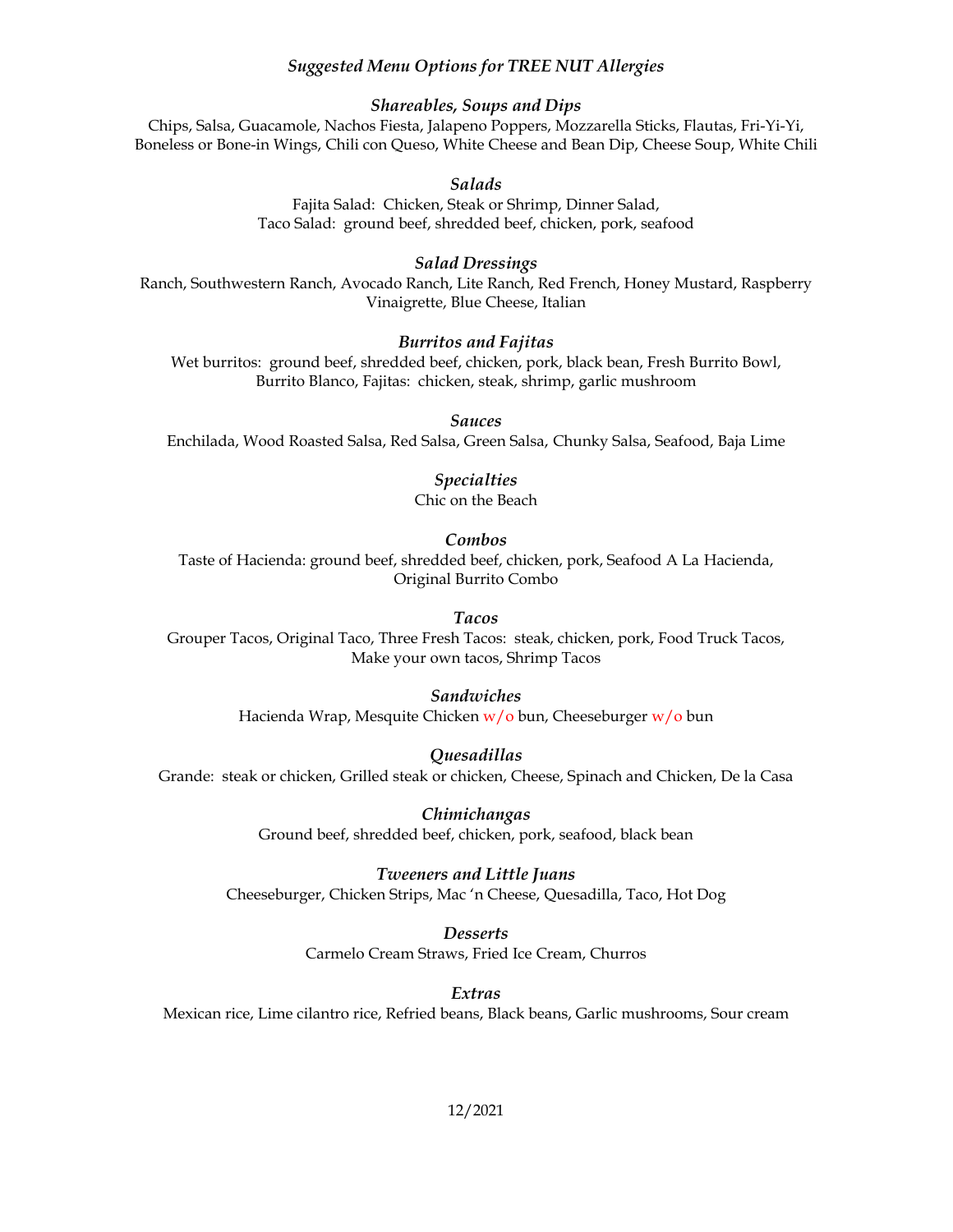# *Suggested Menu Options for WHEAT/GLUTEN Allergies*

## *Shareables, Soups and Dips*

Chips, Salsa, Guacamole, Chili con Queso, White Cheese and Bean Dip (Check with location to assure chips are fried in oil dedicated only to chips and no other gluten products)

*Salads* 

Fajita Salad, Dinner Salad  $w/o$  croutons, Taco Salad: chicken, pork  $w/o$  shell

## *Salad Dressings*

Ranch, Southwestern Ranch, Avocado Ranch, Lite Ranch, Red French, Honey Mustard, Raspberry Vinaigrette, Blue Cheese, Italian

## *Burritos and Fajitas*

Wet burritos: all  $w/o$  shell and enchilada sauce; chicken, pork, black bean  $w/o$  cheese soup sauce, Fresh Burrito Bowl, Burrito Blanco  $w/o$  shell, Fajitas  $w/o$  flour tortillas

*Sauces* 

Wood Roasted Salsa, Red Salsa, Green Salsa, Chunky Salsa, Baja Lime

## *Specialties*

## *Tacos and Enchiladas*

Shrimp, Chicken, pork or black bean with soft corn or crispy red or yellow corn shell  $w/o$ enchilada sauce

## *Tweeners and Little Juans*

Cheeseburger and Hot Dog  $w/o$  bun and French fries

## *Desserts*

Ice Cream

*Extras* 

Mexican rice, Lime cilantro rice, Refried Beans, Black beans, Garlic mushrooms, Sour cream

\*Most tortillas contain Gluten EXCEPT the following are gluten-free at Hacienda: white corn (chips), crispy yellow corn, crispy red corn, soft corn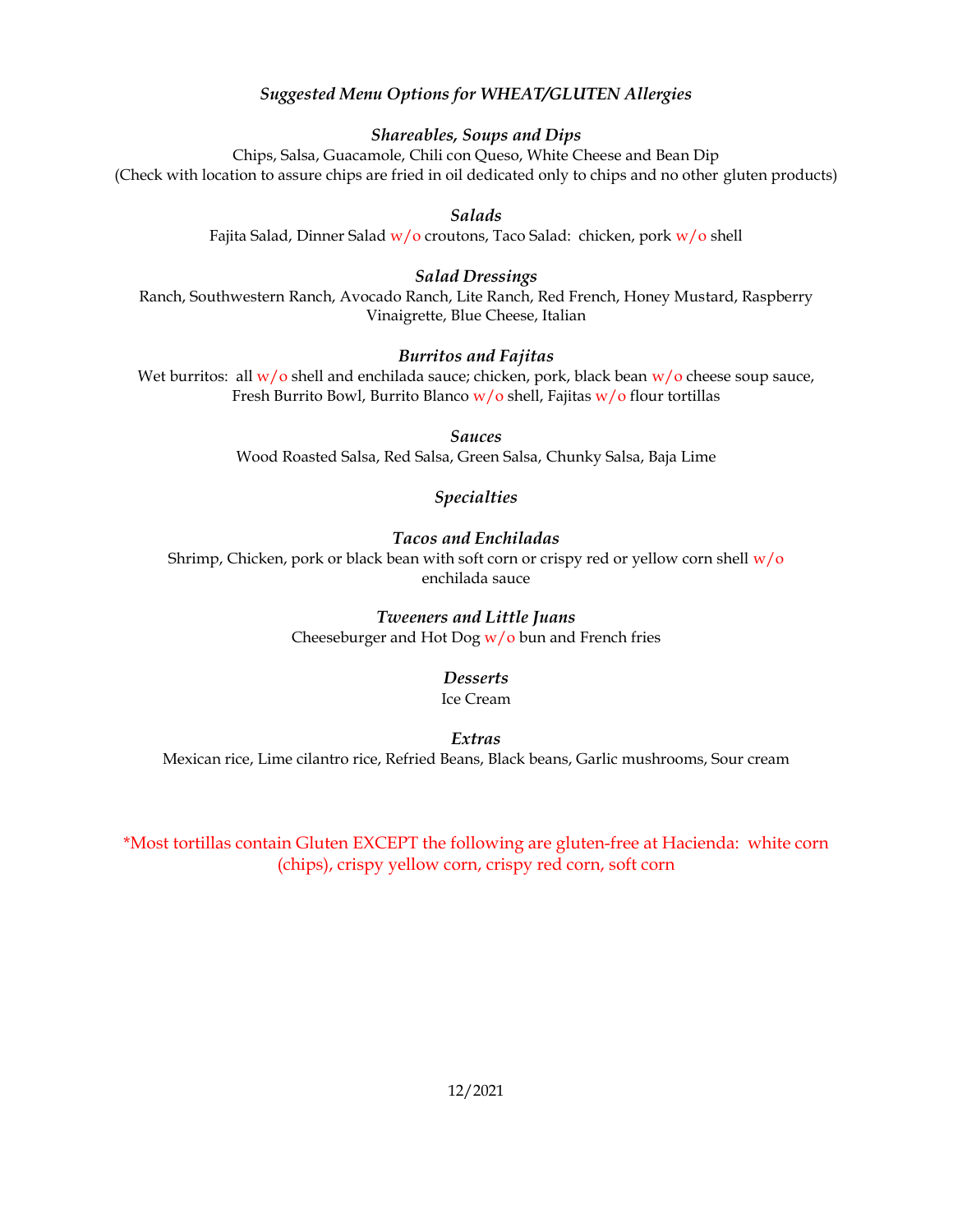## *Suggested Menu Options for Vegetarians (no meat, no fish)*

*Shareables, Soups and Dips* 

Chips, Salsa, Guacamole, Nachos Fiesta w/o meat, Jalapeno Poppers, Mozzarella Sticks, Fri-Yi-Yi w/o bacon, Guacamole, Chili con Queso, White Cheese and Bean Dip

*Salads* 

Fajita Salad w/o meat, Dinner Salad, Taco Salad: w/o meat

*Salad Dressings* 

Ranch, Southwestern Ranch, Avocado Ranch, Lite Ranch, Red French, Honey Mustard, Raspberry Vinaigrette, Blue Cheese, Italian

*Burritos* 

Black bean, Potato  $w/o$  cheese soup sauce, Fresh Burrito Bowl  $w/o$  meat, Burrito Blanco

*Fajitas*  Garlic Mushroom

*Sauces*  Enchilada, Wood Roasted Salsa, Red Salsa, Green Salsa, Chunky Salsa, Seafood, Baja Lime

*Specialties* 

*Combos*  Original Burrito Combo with refried or black beans & rice

> *Sandwiches*  Wrap – Vegetable

> > *Quesadillas*

Cheese, Spinach

*Chimichangas*  Black Bean

*Tweeners and Little Juans*  Mac 'n Cheese, Quesadilla

*Desserts* 

Carmelo Cream Straws, Birthday Cake, Fried Ice Cream, Chocolate Mountain Mudslide, Churros

*Sides- Any of these items could be substituted for meat on any entrée*  Mexican rice, Lime cilantro white rice, Refried beans, Black beans, Garlic mushrooms

> *Extras*  Sour cream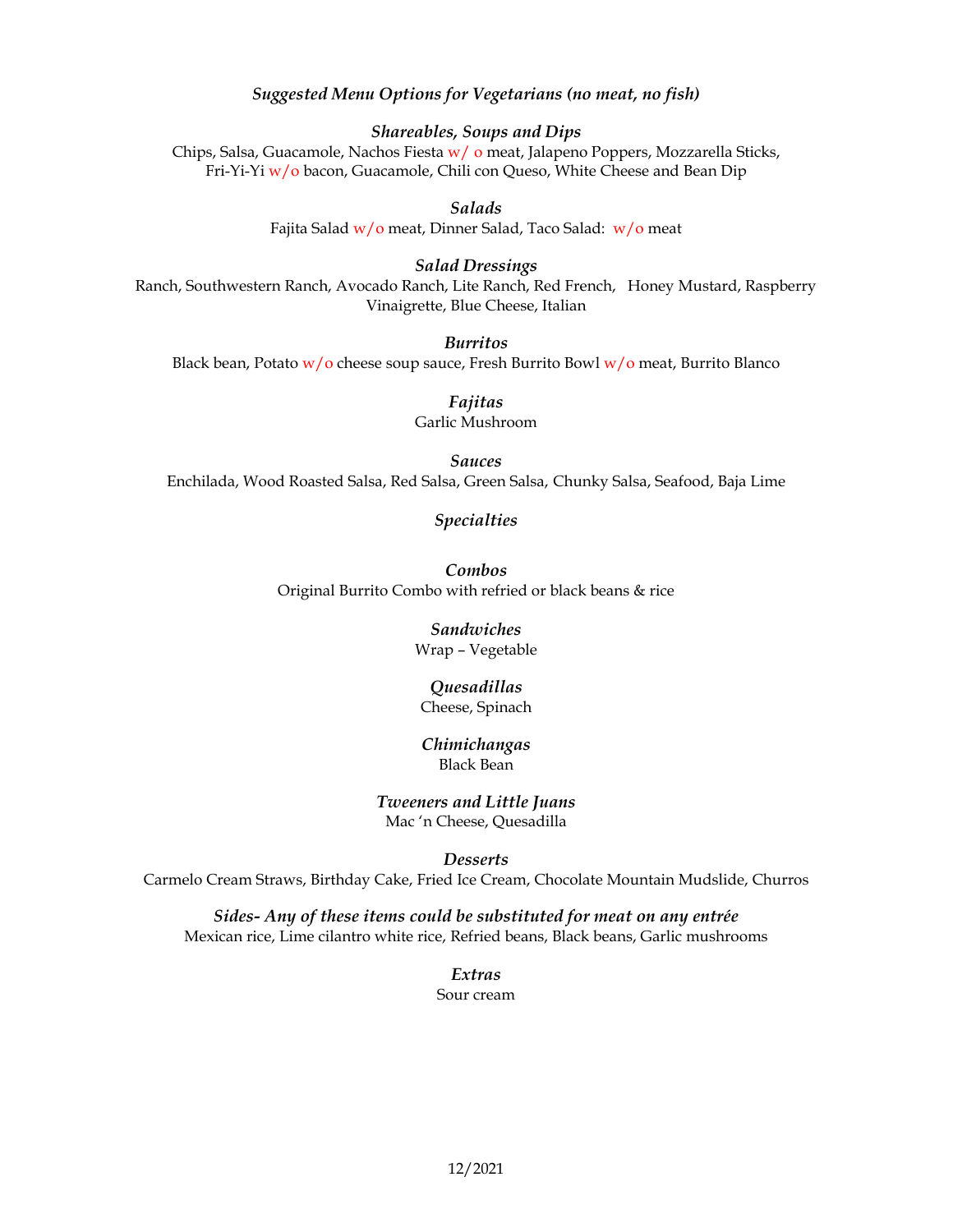## *Suggested Menu Options for VEGANS (no meat, no fish, no milk, no egg)*

## *Shareables, Soups and Dips*

Chips (check with location to assure they are fried in oil dedicated only to chips and no other animal products) Red Salsa, Green Salsa, Guacamole

## *Salads*

Fajita Salad:  $w/o$  chip strips and meat, Dinner Salad  $w/o$  cheese and croutons, Taco Salad:  $w/o$  meat and cheese

> *Salad Dressings*  Red French, Raspberry Vinaigrette

*Burritos*  Fresh Burrito Bowl w/o cheese and meat

## *Fajitas*

*Sauces*  Wood Roasted Salsa, Red Salsa, Green Salsa, Chunky Salsa

> *Tacos Sandwiches*

*Quesadillas*  Spinach w/o cheese

*Tweeners and Little Juans Specialties Combos Chimichangas Desserts* 

*Sides: Any of these items could be substituted for meat on any entrée*  Lime cilantro rice, Refried beans  $w/o$  cheese, Black beans

*Extras* 

*\* All tortillas are vegan (except the tortilla used for the wrap contains 'cheese type powders' but does not list dairy as an ingredient)*